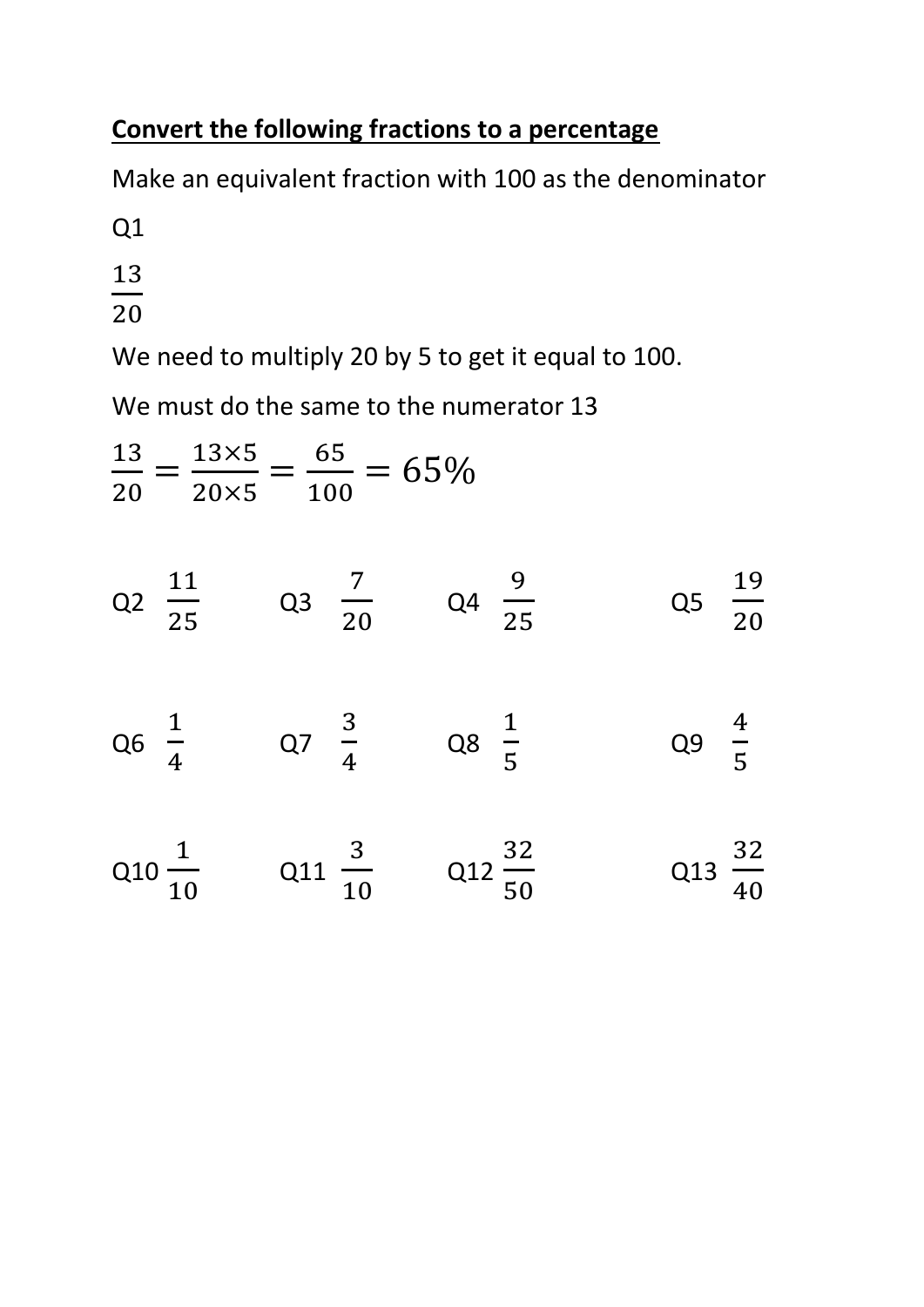#### **Percentages task**

#### **10 % of Value Exercise**



#### **50 % of Value Exercise**

| Set A |            |            |  |    |            |           |            |  |
|-------|------------|------------|--|----|------------|-----------|------------|--|
| 1)    |            | 50% of £16 |  | 1) |            |           | 50% of £38 |  |
| 2)    | 50% of     | £8         |  | 2) | 50% of     |           | £50        |  |
| 3)    | 50% of     | £28        |  | 3) | 50% of     |           | £80        |  |
| 4)    |            | 50% of £24 |  | 4) | 50%        | <b>of</b> | £34        |  |
| 5)    |            | 50% of £12 |  | 5) | 50% of     |           | £36        |  |
| 6)    |            | 50% of £10 |  | 6) | 50% of     |           | £40        |  |
| 7)    | 50% of     | £18        |  | 7) | 50% of     |           | £28        |  |
| 8)    |            | 50% of £20 |  | 8) | 50%        | of        | £88        |  |
| 9)    | 50% of     | £4         |  | 9) |            |           | 50% of £26 |  |
| 10)   | 50% of £14 |            |  |    | 10) 50% of |           | £76        |  |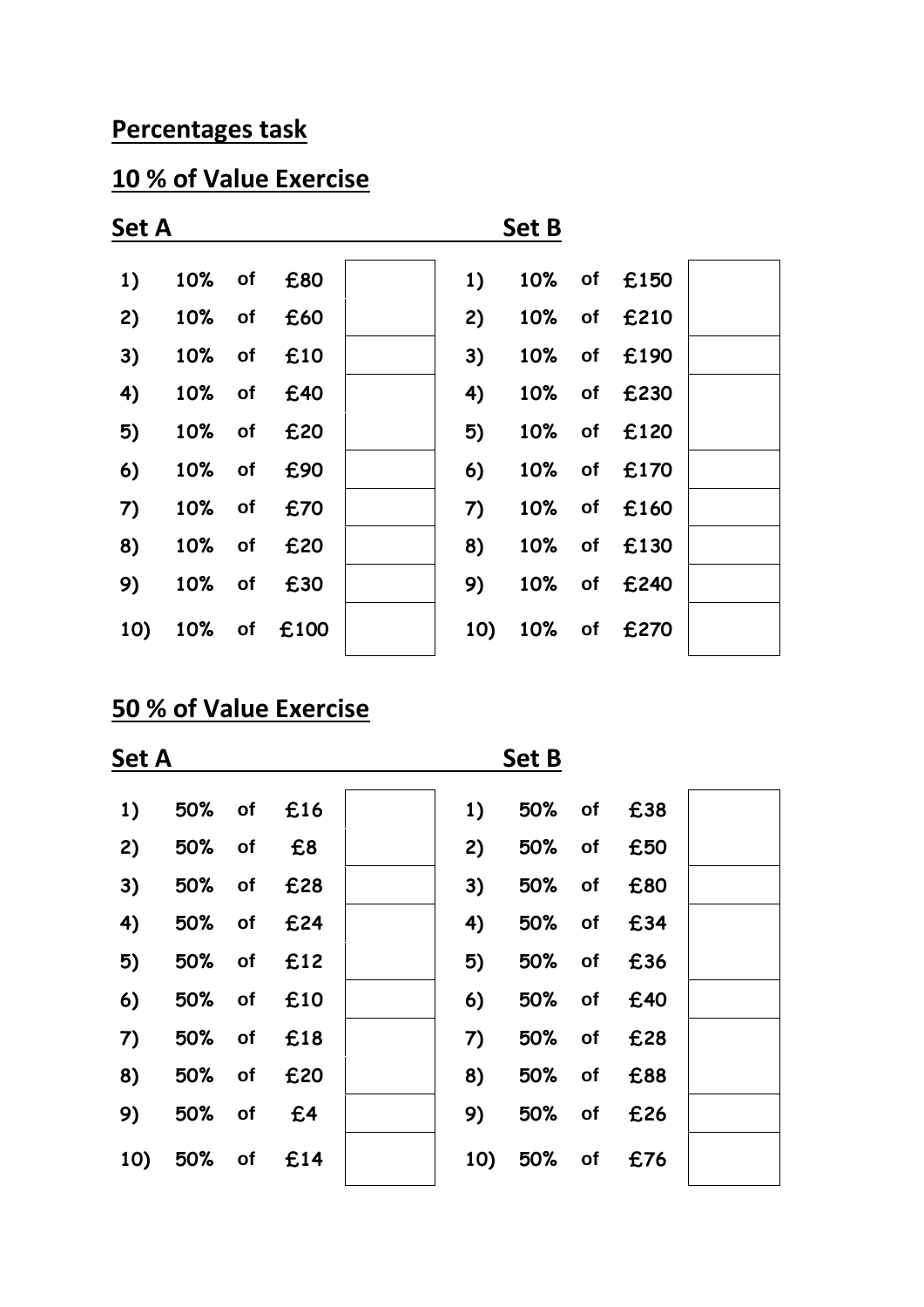| Set A |                |  |             |  |    |  |                 |  |
|-------|----------------|--|-------------|--|----|--|-----------------|--|
| 1)    |                |  | 10% of £10  |  | 1) |  | 10% of £220     |  |
| 2)    |                |  | 20% of £40  |  | 2) |  | 20% of £200     |  |
| 3)    | 40%            |  | of £30      |  | 3) |  | 40% of £150     |  |
| 4)    |                |  | 60% of £110 |  | 4) |  | 60% of £150     |  |
| 5)    |                |  | 80% of £40  |  | 5) |  | 80% of £210     |  |
| 6)    |                |  | 20% of £60  |  | 6) |  | 20% of £140     |  |
| 7)    | 40%            |  | of £60      |  | 7) |  | 40% of £120     |  |
| 8)    |                |  | 60% of £100 |  | 8) |  | 60% of £130     |  |
| 9)    | 80%            |  | of £80      |  | 9) |  | 80% of £160     |  |
|       | 10) 60% of £40 |  |             |  |    |  | 10) 60% of £120 |  |

#### **20, 40, 60 and 80% of Value Exercise**

# **30, 70 and 90% of Value Exercise**

| <b>Set A</b> |     |           |      |  |     |     |                |  |
|--------------|-----|-----------|------|--|-----|-----|----------------|--|
| 1)           | 10% | of        | £40  |  | 1)  | 10% | of £170        |  |
| 2)           | 30% | of        | £80  |  | 2)  | 30% | of <b>£230</b> |  |
| 3)           | 70% | of        | £70  |  | 3)  | 70% | of <b>£230</b> |  |
| 4)           | 90% | of        | £50  |  | 4)  | 90% | of £180        |  |
| 5)           | 30% | <b>of</b> | £20  |  | 5)  | 30% | of £130        |  |
| 6)           | 70% | <b>of</b> | £90  |  | 6)  |     | 70% of £180    |  |
| 7)           | 90% | of        | £110 |  | 7)  | 90% | of <b>£220</b> |  |
| 8)           | 30% | of        | £20  |  | 8)  | 30% | of £150        |  |
| 9)           | 70% | of        | £50  |  | 9)  | 70% | of £210        |  |
| 10)          | 90% | <b>of</b> | £10  |  | 10) | 90% | of <b>£130</b> |  |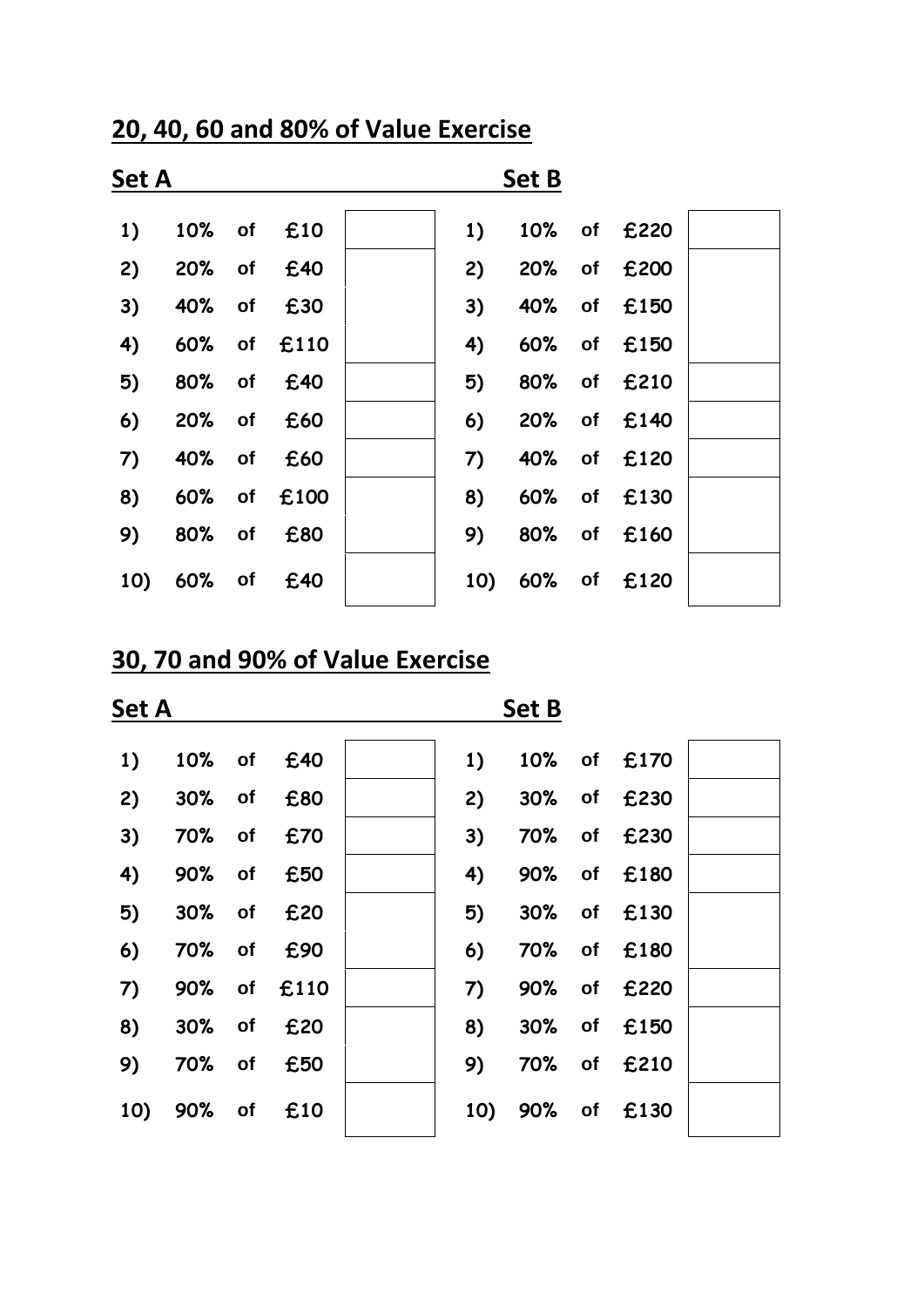### **25% of Value Exercise**

| <b>Set A</b> |                |              |     |  |    |            |             |  |
|--------------|----------------|--------------|-----|--|----|------------|-------------|--|
| 1)           | 25% of £4      |              |     |  | 1) |            | 25% of £200 |  |
| 2)           | 25% of £12     |              |     |  | 2) |            | 25% of £92  |  |
| 3)           | 25% of         |              | £40 |  | 3) | 25% of     | £56         |  |
| 4)           | 25% of £16     |              |     |  | 4) | 25% of     | £40         |  |
| 5)           | 25% of £32     |              |     |  | 5) |            | 25% of £240 |  |
| 6)           | 25% of £24     |              |     |  | 6) | 25% of £44 |             |  |
| 7)           | 25% of £20     |              |     |  | 7) | 25% of     | £8          |  |
| 8)           | 25% of £36     |              |     |  | 8) |            | 25% of £400 |  |
| 9)           | 25%            | $\bullet$ of | £8  |  | 9) |            | 25% of £52  |  |
|              | 10) 25% of £28 |              |     |  |    | 10) 25% of | £44         |  |

# **75% of Value Exercise**

| <b>Set A</b> |               |                |     | <b>Set B</b> |     |        |           |      |  |  |
|--------------|---------------|----------------|-----|--------------|-----|--------|-----------|------|--|--|
| 1)           | <b>75%</b> of |                | £20 |              | 1)  | 75% of |           | £24  |  |  |
| 2)           | 75%           | o <sub>f</sub> | £28 |              | 2)  | 75%    | of        | £64  |  |  |
| 3)           | 75% of        |                | £12 |              | 3)  | 75%    | of        | £56  |  |  |
| 4)           | 75% of        |                | £8  |              | 4)  | 75%    | of        | £80  |  |  |
| 5)           | 75% of        |                | £36 |              | 5)  | 75%    | <b>of</b> | £100 |  |  |
| 6)           | 75%           | $\bullet$ of   | £40 |              | 6)  | 75%    | of        | £92  |  |  |
| 7)           | 75%           | of             | £12 |              | 7)  | 75%    | of        | £68  |  |  |
| 8)           | 75%           | $\bullet$ of   | £32 |              | 8)  | 75%    | of        | £160 |  |  |
| 9)           | 75%           | <b>of</b>      | £16 |              | 9)  | 75%    | of        | £48  |  |  |
| 10)          | 75%           | o <sub>f</sub> | £8  |              | 10) | 75%    | of        | £52  |  |  |